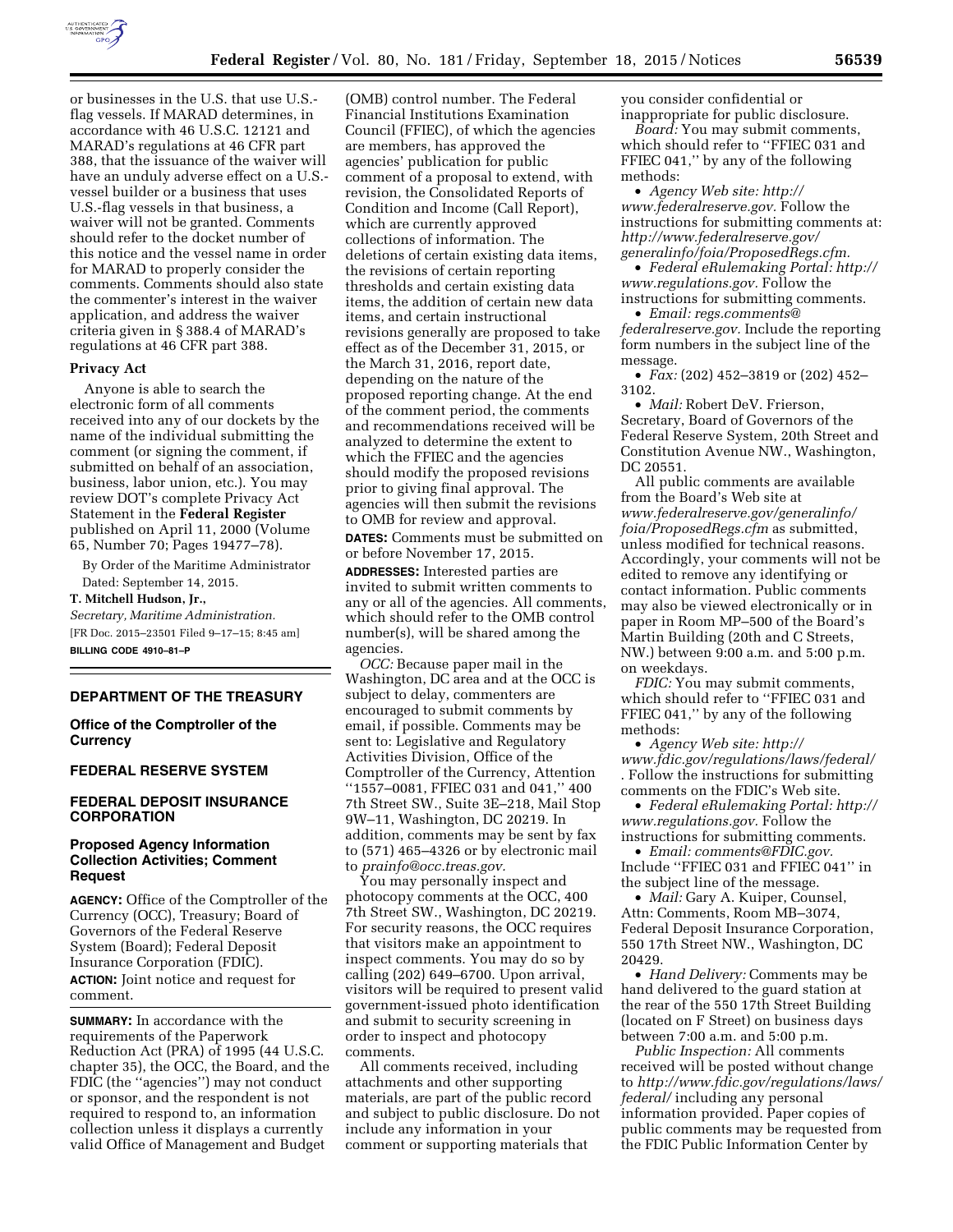telephone at (877) 275–3342 or (703) 562–2200.

Additionally, commenters may send a copy of their comments to the OMB desk officer for the agencies by mail to the Office of Information and Regulatory Affairs, U.S. Office of Management and Budget, New Executive Office Building, Room 10235, 725 17th Street NW., Washington, DC 20503; by fax to (202) 395–6974; or by email to *[oira](mailto:oira_submission@omb.eop.gov)*\_ *[submission@omb.eop.gov.](mailto:oira_submission@omb.eop.gov)* 

**FOR FURTHER INFORMATION CONTACT:** For further information about the proposed revisions to the Call Report discussed in this notice, please contact any of the agency staff whose names appear below. In addition, copies of the Call Report forms can be obtained at the FFIEC's Web site (*[http://www.ffiec.gov/ffiec](http://www.ffiec.gov/ffiec_report_forms.htm)*\_ *report*\_*[forms.htm](http://www.ffiec.gov/ffiec_report_forms.htm)*).

*OCC:* Kevin Korzeniewski, Senior Attorney, (202) 649–5490, for persons who are deaf or hard of hearing, TTY, (202) 649–5597, Legislative and Regulatory Activities Division, Office of the Comptroller of the Currency, 400 7th Street SW., Washington, DC 20219.

*Board:* Mark Tokarski, Acting Federal Reserve Board Clearance Officer, (202) 452–3829, Office of the Chief Data Officer, Board of Governors of the Federal Reserve System, 20th and C Streets NW., Washington, DC 20551. Telecommunications Device for the Deaf (TDD) users may call (202) 263–4869.

*FDIC:* Gary A. Kuiper, Counsel, (202) 898–3877, and John Popeo, Counsel, (202) 898–6923, Legal Division, Federal Deposit Insurance Corporation, 550 17th Street NW., Washington, DC 20429.

**SUPPLEMENTARY INFORMATION:** The agencies are proposing to revise and extend for three years the Call Report, which is currently an approved collection of information for each agency.

*Report Title:* Consolidated Reports of Condition and Income (Call Report).

*Form Number:* Call Report: FFIEC 031 (for banks and savings associations with domestic and foreign offices) and FFIEC 041 (for banks and savings associations with domestic offices only).

*Frequency of Response:* Quarterly. *Affected Public:* Business or other forprofit.

### **OCC**

*OMB Number:* 1557–0081.

*Estimated Number of Respondents:*  1,503 national banks and federal savings associations.

*Estimated Time per Response:* 59.41 burden hours per quarter to file.

*Estimated Total Annual Burden:*  357,173 burden hours to file.

# **Board**

*OMB Number:* 7100–0036. *Estimated Number of Respondents:*  850 state member banks.

*Estimated Time per Response:* 59.90 burden hours per quarter to file.

*Estimated Total Annual Burden:*  203,660 burden hours to file.

### **FDIC**

*OMB Number:* 3064–0052. *Estimated Number of Respondents:*  4,036 insured state nonmember banks and state savings associations.

*Estimated Time per Response:* 44.56 burden hours per quarter to file.

*Estimated Total Annual Burden:*  719,377 burden hours to file.

The estimated time per response for the quarterly filings of the Call Report is an average that varies by agency because of differences in the composition of the institutions under each agency's supervision (*e.g.,* size distribution of institutions, types of activities in which they are engaged, and existence of foreign offices). The average reporting burden for the filing of the Call Report as it is proposed to be revised is estimated to range from 20 to 775 hours per quarter, depending on an individual institution's circumstances.

*Type of Review:* Revision and extension of currently approved collections.

### **General Description of Reports**

These information collections are mandatory: 12 U.S.C. 161 (for national banks), 12 U.S.C. 324 (for state member banks), 12 U.S.C. 1817 (for insured state nonmember commercial and savings banks), and 12 U.S.C. 1464 (for federal and state savings associations). At present, except for selected data items, these information collections are not given confidential treatment.

### **Abstract**

Institutions submit Call Report data to the agencies each quarter for the agencies' use in monitoring the condition, performance, and risk profile of individual institutions and the industry as a whole. Call Report data serve a regulatory or public policy purpose by assisting the agencies in fulfilling their missions of ensuring the safety and soundness of financial institutions and the financial system and the protection of consumer financial rights, as well as agencyspecific missions affecting national and state-chartered institutions, *e.g.,*  monetary policy, financial stability, and deposit insurance. Call Reports are the source of the most current statistical data available for identifying areas of focus for on-site and off-site

examinations. The agencies use Call Report data in evaluating institutions' corporate applications, including, in particular, interstate merger and acquisition applications for which, as required by law, the agencies must determine whether the resulting institution would control more than ten percent of the total amount of deposits of insured depository institutions in the United States. Call Report data also are used to calculate institutions' deposit insurance and Financing Corporation assessments and national banks' and federal savings associations' semiannual assessment fees.

### **Current Actions**

# **I. Introduction**

The FFIEC launched a formal initiative in December 2014 to identify potential opportunities to reduce burden associated with Call Report requirements for community banks. In embarking on this effort, the FFIEC was responding to industry concerns about the cost and burden associated with the Call Report. The FFIEC's formal initiative comprises actions in five areas, which are discussed below. In addition, as a foundation for the actions it is undertaking, the FFIEC has developed a set of guiding principles for use in evaluating potential additions and deletions of Call Report data items and other revisions to the Call Report. In general, any Call Report changes must meet three guiding principles: (1) The data items serve a long-term regulatory or public policy purpose by assisting the FFIEC's member entities in fulfilling their missions of ensuring the safety and soundness of financial institutions and the financial system and the protection of consumer financial rights, as well as entityspecific missions affecting national and state-chartered institutions; (2) The data items to be collected maximize practical utility and minimize, to the extent practicable and appropriate, burden on financial institutions; and (3) Equivalent data items are not readily available through other means.

As a first action under the FFIEC's Call Report burden-reduction initiative, the agencies are publishing this **Federal Register** notice and requesting comment on a number of proposed burdenreducing changes and certain other proposed Call Report revisions identified during their most recent statutorily mandated review of the information collected in the Call Report.1 Implementation of the

<sup>&</sup>lt;sup>1</sup>This review is mandated by section 604 of the Financial Services Regulatory Relief Act of 2006 (12 U.S.C. 1817(a)(11)).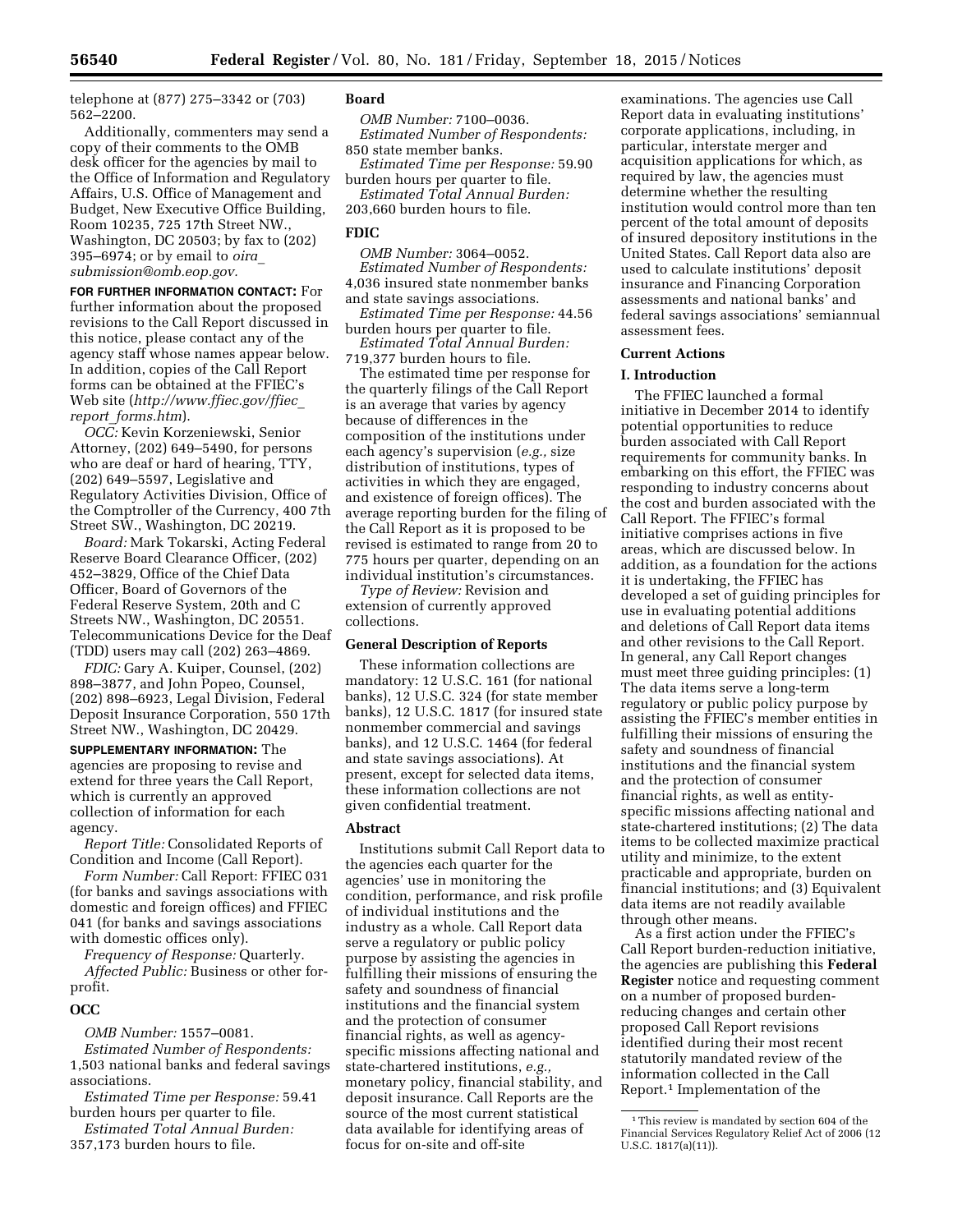revisions identified during that review had been deferred while the agencies adopted changes to the reporting of regulatory capital information in the Call Report to implement the revised regulatory capital rules issued in July 2013 that took effect as of January 1, 2014, and January 1, 2015.2

The FFIEC and the agencies also identified and incorporated into this proposal certain other burden-reducing changes to the Call Report in addition to those identified in the most recent statutorily mandated review of the Call Report. The burden-reducing changes included as part of this first action are not intended to be the only group of Call Report revisions designed to lessen reporting burden for reporting institutions and, in particular, for community banks. Additional burdenreducing changes to the Call Report are expected to result from the other actions being taken by the agencies under the FFIEC's Call Report burden-reduction initiative.

As the second action, the agencies have accelerated the start of the next statutorily mandated review of the existing Call Report data items, which otherwise would have commenced in 2017. Users of Call Report data items at the FFIEC's member entities are participating in a series of surveys being conducted over an 18-month period that began in mid-July 2015. As an integral part of these surveys, users are being asked to fully explain the need for each Call Report data item, how it is used, the frequency with which it is needed, and the population of institutions from which it is needed. Call Report schedules have been placed into groups and prioritized for review, generally based on perceived burden as cited by banking industry representatives. Based on the results of the surveys, the agencies will identify data items that will be considered for elimination, less frequent collection, or new or upwardly revised reporting thresholds. Burdenreducing reporting changes will be proposed for implementation on a flow basis as they are identified during the sequential reviews of groups of Call Report schedules rather than waiting until the completion of the entire review.

As a third action, the agencies are considering the feasibility and merits of creating a less burdensome version of the quarterly Call Report for institutions that meet certain criteria, which may include an asset-size reporting threshold or activity limitations. For example, a

report for eligible institutions could exclude the Call Report schedules and items not applicable to institutions below the specified asset-size threshold. The agencies plan to complete their analysis regarding the concept of such a Call Report by year-end 2015. Any plan for a new version of the Call Report would need to be approved by the FFIEC and implemented by the agencies in compliance with the applicable requirements under the PRA.

A fourth action for the agencies is to better understand, through industry dialogue, the aspects of reporting institutions' Call Report preparation process that are significant sources of reporting burden, including where manual intervention by an institution's staff is necessary to report particular information. As an initial step toward gaining this understanding, representatives from the FFIEC's member entities plan to visit a limited number of institutions that have expressed their willingness to host a visit during the third quarter of 2015. Institution staff would be asked to show how they prepare their Call Reports and explain which schedules or data items take a significant amount of time or manual processes to complete and the reasons for this. Findings from on-site visits would help the agencies determine the nature and form of further banker outreach. The information obtained from these activities would assist the agencies in evaluating whether and how it may be possible to reduce reporting burden by revising or redefining Call Report data items.

As the fifth action, the agencies plan to offer periodic training to bankers via teleconferences and webinars that would explain upcoming reporting changes and could also provide guidance on areas of the Call Report bankers find challenging to complete. These events should benefit institutions by reducing Call Report preparation training costs. The first training session was a banker teleconference on February 25, 2015, that included a presentation on the revised Call Report Schedule RC–R regulatory capital reporting requirements that took effect on March 31, 2015, followed by a question-and-answer session. The slide presentation used during the teleconference, an audio recording of this presentation, and a transcript of the entire teleconference have been posted on the FFIEC's Web site.

#### **II. Overview**

The agencies are proposing to implement a number of revisions to the Call Report requirements in December 2015 or March 2016, depending on the

nature of the proposed revision. The proposed changes, which are discussed in detail in Sections III.A through III.E below and would take effect in December 2015 unless otherwise indicated, include:

• Deletions of certain existing data items pertaining to other-thantemporary impairments from Schedule RI, Income Statement; troubled debt restructurings from Schedule RC–C, Part I, Loans and Leases, and Schedule RC– N, Past Due and Nonaccrual Loans, Leases, and Other Assets; loans covered by FDIC loss-sharing agreements from Schedule RC–M, Memoranda, and Schedule RC–N; and unused commitments to asset-backed commercial paper conduits with an original maturity of one year or less in Schedule RC–R, Part II, Risk-Weighted Assets;

• Increases in existing reporting thresholds for certain data items in five Call Report schedules 3 and the establishment of a reporting threshold for certain data items in Schedule RC– S, Servicing, Securitization, and Asset Sale Activities;

• Instructional revisions addressing the reporting of home equity lines of credit that convert from revolving to non-revolving status in Schedule RC–C, Part I; securities for which a fair value option is elected in Schedule RC, Balance Sheet; and net gains (losses) and other-than-temporary impairments on equity securities that do not have readily determinable fair values in Schedule RI;

• New and revised data items and information of general applicability, including:

 $\circ$  Increasing the time deposit size threshold used to report certain deposit information from \$100,000 to \$250,000 in Schedule RC–E, Deposit Liabilities; Schedule RI; and Schedule RC–K, Quarterly Averages; 4

 $\circ$  Revising the statements used to describe the level of external auditing work performed for the reporting institution during the preceding year in Schedule RC (effective in March 2016);

 $\circ$  Adding contact information for the reporting institution's Chief Executive Officer;

<sup>2</sup>See 78 FR 48932 (August 12, 2013); 79 FR 2527 (January 14, 2014); 79 FR 35634 (June 23, 2014); and 80 FR 5618 (February 2, 2015).

 $^{\rm 3}$  The data items for which components in excess of specified reporting thresholds are required to be itemized and described are included in Schedule RI–E, Explanations; Schedule RC–D, Trading Assets and Liabilities; Schedule RC–F, Other Assets; Schedule RC–G, Other Liabilities; and Schedule RC–Q, Assets and Liabilities Measured at Fair Value on a Recurring Basis.

<sup>4</sup>Effective in March 2016 for the data items for the interest expense on and quarterly averages of time deposits in Schedules RI and RC–K, respectively.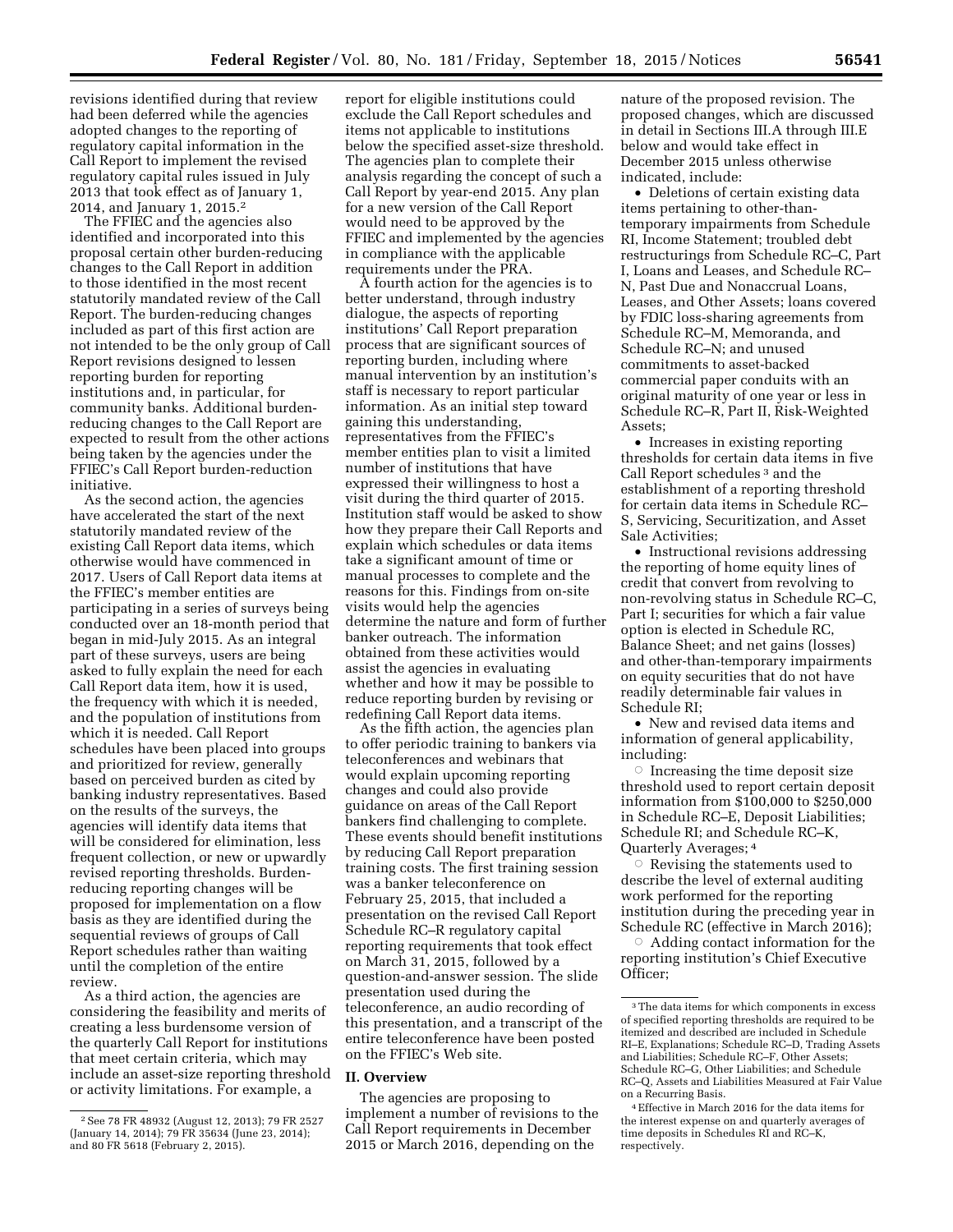**Reporting the Legal Entity Identifier** for the reporting institution if it already has one (on the Call Report cover page);

 $\circ$  Creating additional preprinted captions for itemizing and describing components of certain items that exceed reporting thresholds in Schedules RC–F and RI–E; and

 $\circ$  Eliminating the concept of extraordinary items and revising affected data items in Schedule RI (effective in March 2016); and

• New and revised data items of limited applicability, including:

 $\circ$  Revising the reporting of certain securities measured under a fair value option in Schedule RC–Q and moving the existing Memorandum items for the fair value and unpaid principal balance of loans (not held for trading) measured under a fair value option from Schedule RC–C, Part I, to Schedule RC–Q;

 $\circ$  Revising the information reported in Schedule RI Memorandum items by institutions with total assets of \$100 billion or more on the impact on trading revenues of changes in credit and debit valuation adjustments (effective in March 2016);

 $\circ$  Adding a new item on "dually payable'' deposits in foreign branches of U.S. banks to Schedule RC–E, Part II, Deposits in Foreign Offices, on the FFIEC 031 report; and

 $\circ$  Revising the information reported about the supplementary leverage ratio by advanced approaches institutions in Schedule RC–R, Part I, Regulatory Capital Components and Ratios (effective in March 2016).

For the Call Report revisions proposed to take effect in December 2015, the agencies invite comment on any difficulties that institutions would encounter in implementing any of these revisions in their year-end 2015 Call Reports.

For the December 31, 2015, and March 31, 2016, report dates, as applicable, institutions may provide reasonable estimates for any new or revised Call Report data item initially required to be reported as of that date for which the requested information is not readily available. The specific wording of the captions for the new or revised Call Report data items discussed in this proposal and the numbering of these data items should be regarded as preliminary.

# **III. Discussion of Proposed Call Report Revisions**

# *A. Deletions of Existing Data Items*

Based on the agencies' review of the information that institutions are required to report in the Call Report, the agencies have determined that the

continued collection of the following items is no longer necessary and are proposing to eliminate them effective December 31, 2015:

(1) Schedule RI, Memorandum items 14.a and 14.b, on other-than-temporary impairments 5

(2) Schedule RC–C, Memorandum items 1.f.(2), 1.f.(5), and 1.f.(6) (and 1.f.(7) on the FFIEC 031), on troubled debt restructurings in certain loan categories that are in compliance with their modified terms;

(3) Schedule RC–N, Memorandum items 1.f.(2), 1.f.(5), and 1.f.(6) (and 1.f.(7) on the FFIEC 031), on troubled debt restructurings in certain loan categories that are 30 days or more past due or on nonaccrual;

(4) Schedule RC–M, items 13.a.(5)(a) through (d) (and (e) on the FFIEC 031), on loans in certain loan categories that are covered by FDIC loss-sharing agreements; and

(5) Schedule RC–N, items 11.e.(1) through (4) (and (5) on the FFIEC 031), on loans in certain loan categories that are covered by FDIC loss-sharing agreements and are 30 days or more past due or on nonaccrual.

In addition, when Schedule RC–R, Part II, is completed properly, item 18.b on unused commitments to asset-backed commercial paper conduits with an original maturity of one year or less is not needed because such commitments should already have been reported in item 10 as off-balance sheet securitization exposures. The instructions for item 18.b explain that these unused commitments should be reported in item 10 and that amounts should not be reported in item 18.b. Accordingly, the agencies are proposing to delete existing item 18.b from Schedule RC–R, Part II. Existing item 18.c of Schedule RC–R, Part II, for unused commitments with an original maturity exceeding one year would then be renumbered as item 18.b.

# *B. New Reporting Threshold and Increases in Existing Reporting Thresholds*

In five Call Report schedules, institutions are currently required to itemize and describe each component of an existing item when the component exceeds both a specified percentage of the item and a specified dollar amount.6 Based on a preliminary evaluation of the existing reporting thresholds, the agencies have concluded that the dollar portion of the thresholds that currently

apply to these items can be increased to provide a reduction in reporting burden without a loss of data that would be necessary for supervisory or other public policy purposes. The percentage portion of the existing thresholds would not be changed. Accordingly, the agencies are proposing to raise from \$25,000 to \$100,000 the dollar portion of the threshold for itemizing and describing components of:

(1) Schedule RI–E, item 1, ''Other noninterest income;''

(2) Schedule RI–E, item 2, ''Other noninterest expense;''

(3) Schedule RC–F, item 6, ''All other assets;''

(4) Schedule RC–G, item 4, ''All other liabilities;''

(5) Schedule RC–Q, Memorandum item 1, ''All other assets;'' and

(6) Schedule RC–Q, Memorandum item 2, "All other liabilities."

The agencies also are proposing to raise from \$25,000 to \$1,000,000 the dollar portion of the threshold for itemizing and describing components of ''Other trading assets'' and ''Other trading liabilities'' in Schedule RC–D, Memorandum items 9 and 10.

In addition, because institutions with less than \$1 billion in total assets typically do not provide support for asset-backed commercial paper conduits, the agencies are proposing to exempt such institutions from completing Schedule RC–S, Memorandum items 3.a.(1), 3.a.(2), 3.b.(1), and 3.b.(2), on credit enhancements and unused liquidity commitments provided to asset-backed commercial paper conduits.

These proposed threshold changes would take effect December 31, 2015.

### *C. Instructional Revisions*

The following proposed instructional revisions would take effect December 31, 2015.

1. Reporting Home Equity Lines of Credit that Convert From Revolving to Non-Revolving Status

Institutions report the amount outstanding under revolving, open-end lines of credit secured by 1–4 family residential properties (commonly known as home equity lines of credit or HELOCs) in item 1.c.(1) of Schedule RC–C, Part I, Loans and Leases. Closedend loans secured by 1–4 family residential properties are reported in Schedule RC–C, Part I, item 1.c.(2)(a) or (b), depending on whether the loan is a first or a junior lien.7

<sup>5</sup> Institutions would continue to complete Schedule RI, Memorandum item 14.c, on net impairment losses recognized in earnings. 6See footnote 3.

<sup>7</sup> Information also is separately reported for openend and closed-end loans secured by 1–4 family residential properties in Schedule RI–B, Part I,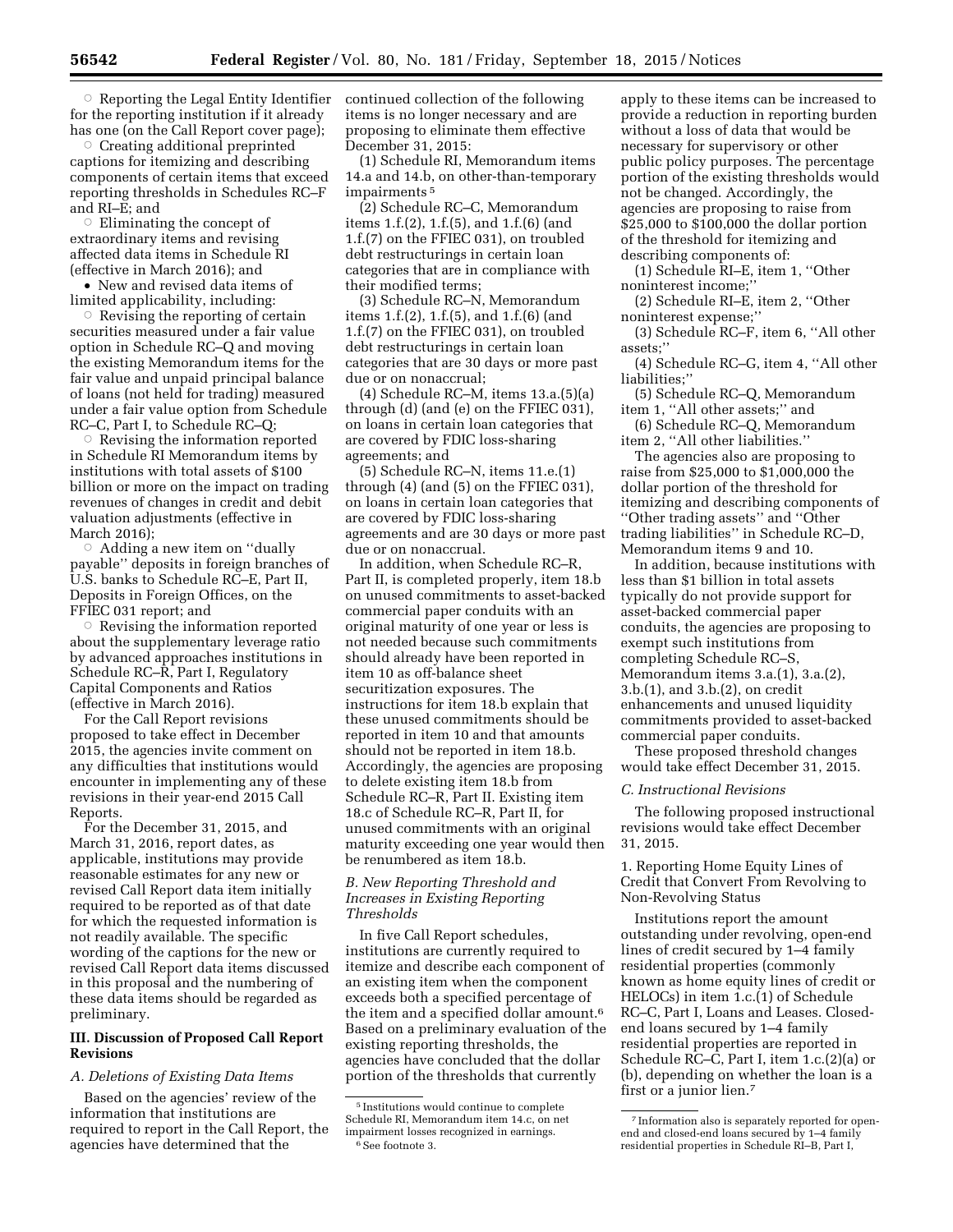A HELOC is a line of credit secured by a lien on a 1–4 family residential property that generally provides a draw period followed by a repayment period. During the draw period, a borrower has revolving access to unused amounts under a specified line of credit. During the repayment period, the borrower can no longer draw on the line of credit, and the outstanding principal is either due immediately in a balloon payment or is repaid over the remaining loan term through monthly payments. The Call Report instructions do not address the reporting treatment for a home equity line of credit when it reaches its end-ofdraw period and converts from revolving to nonrevolving status. Such a loan no longer has the characteristics of a revolving, open-end line of credit and, instead, becomes a closed-end loan. In the absence of instructional guidance that specifically addresses this situation, the agencies have found diversity in how these credits are reported in Schedule RC–C, Part I. Some institutions continue to report home equity lines of credit that have converted to non-revolving closed-end status in item 1.c.(1) of Schedule RC–C, Part I, as if they were still revolving open-end lines of credit, while other institutions recategorize such loans and report them as closed-end loans in item 1.c.(2)(a) or (b), as appropriate.

Therefore, to address this absence of instructional guidance and promote consistency in reporting, the agencies are proposing to clarify the instructions for reporting loans secured by 1–4 family residential properties to specify that after a revolving open-end line of credit has converted to non-revolving closed-end status, the loan should be reported in Schedule RC–C, Part I, item 1.c.(2)(a) or (b), as appropriate. In proposing this clarification, the agencies request comment on whether an instructional requirement to recategorize HELOCs as closed-end loans for Call Report purposes would create difficulties for institutions' loan recordkeeping systems. If so, commenters are encouraged to describe the difficulties this recategorization would create.

2. Reporting Treatment for Securities for Which a Fair Value Option Is Elected

The Call Report Glossary entry for ''Trading Account'' currently states that ''all securities within the scope of the Financial Accounting Standards Board's (FASB) Accounting Standards

Codification (ASC) Topic 320, Investments-Debt and Equity Securities (formerly FASB Statement No. 115, ''Accounting for Certain Investments in Debt and Equity Securities''), that a bank has elected to report at fair value under a fair value option with changes in fair value reported in current earnings should be classified as trading securities.'' This reporting treatment was based on language contained in former FASB Statement No. 159, ''The Fair Value Option for Financial Assets and Financial Liabilities,'' but that language was not codified when Statement No. 159 was superseded by current ASC Topic 825, Financial Instruments. Thus, under U.S. GAAP as currently in effect, the classification of all securities within the scope of ASC Topic 320 that are accounted for under a fair value option as trading securities is no longer required. Accordingly, to bring the ''Trading Account'' Glossary entry into conformity with current U.S. GAAP, the agencies are proposing to revise the statement from the Glossary entry quoted above by replacing ''should be classified'' with ''may be classified.''

This revision to the ''Trading Account'' Glossary entry means that an institution that elects the fair value option for securities within the scope of ASC Topic 320 would be able to classify such securities as held-to-maturity or available-for-sale in accordance with this topic based on the institution's intent and ability with respect to the securities. In addition, an institution could choose to classify securities for which a fair value option is elected as trading securities.

Institutions that have been required to classify all securities within the scope of ASC Topic 320 that are accounted for under a fair value option as trading securities also should consider the related proposed changes to Schedule RC–Q, Assets and Liabilities Measured at Fair Value on a Recurring Basis, which are discussed in Section III.E.1 below.

3. Net Gains (Losses) on Sales of, and Other-Than-Temporary Impairments on, Equity Securities That Do Not Have Readily Determinable Fair Values

Institutions report investments in equity securities that do not have readily determinable fair values and are not held for trading (and to which the equity method of accounting does not apply) in Schedule RC–F, item 4, and on the Call Report balance sheet in Schedule RC, item 11, ''Other assets.'' If such equity securities are held for trading, they are reported in Schedule RC, item 5, and in Schedule RC–D, item

9 and Memorandum item 7.b, if applicable. In contrast, investments in equity securities with readily determinable fair values that are not held for trading are reported as available-for-sale securities in Schedule RC, item 2.b, and in Schedule RC–B, item 7, whereas those held for trading are reported in Schedule RC, item 5, and in Schedule RC–D, item 9 and Memorandum item 7.a, if applicable.

In general, investments in equity securities that do not have readily determinable fair values are accounted for in accordance with ASC Subtopic 325–20, Investments—Other—Cost Method Investments (formerly Accounting Principles Board Opinion No. 18, ''The Equity Method of Accounting for Investments in Common Stock''), but are subject to the impairment guidance in ASC Topic 320, Investments—Debt and Equity Securities (formerly FASB Staff Position No. FAS 115–2 and FAS 124–2, ''Recognition and Presentation of Other-Than-Temporary Impairments'').

The Call Report instructions for Schedule RI, Income Statement, address the reporting of realized gains (losses), including other-than-temporary impairments, on held to-maturity and available-for-sale securities as well as the reporting of realized and unrealized gains (losses) on trading securities and other assets held for trading. However, the Schedule RI instructions do not specifically explain where to report realized gains (losses) on sales or other disposals of, and other-than-temporary impairments on, equity securities that do not have readily determinable fair values and are not held for trading (and to which the equity method of accounting does not apply).

The instructions for Schedule RI, item 5.k, ''Net gains (losses) on sales of other assets (excluding securities),'' direct institutions to ''[r]eport the amount of net gains (losses) on sales and other disposals of assets not required to be reported elsewhere in the income statement (Schedule RI).'' The instructions for item 5.k further advise institutions to exclude net gains (losses) on sales and other disposals of securities and trading assets. The intent of this wording was to cover securities designated as held-to-maturity, available-for-sale, and trading securities because there are separate specific items elsewhere in Schedule RI for the reporting of realized gains (losses) on such securities (items 6.a, 6.b, and 5.c, respectively). Thus, the agencies are proposing to revise the instructions for Schedule RI, item 5.k, by clarifying that the exclusions from this item of net gains (losses) on securities and trading

Charge-offs and Recoveries on Loans and Leases; Memorandum items in Schedule RC–C, Part I; Schedule RC–D; Schedule RC–M; and Schedule RC–N.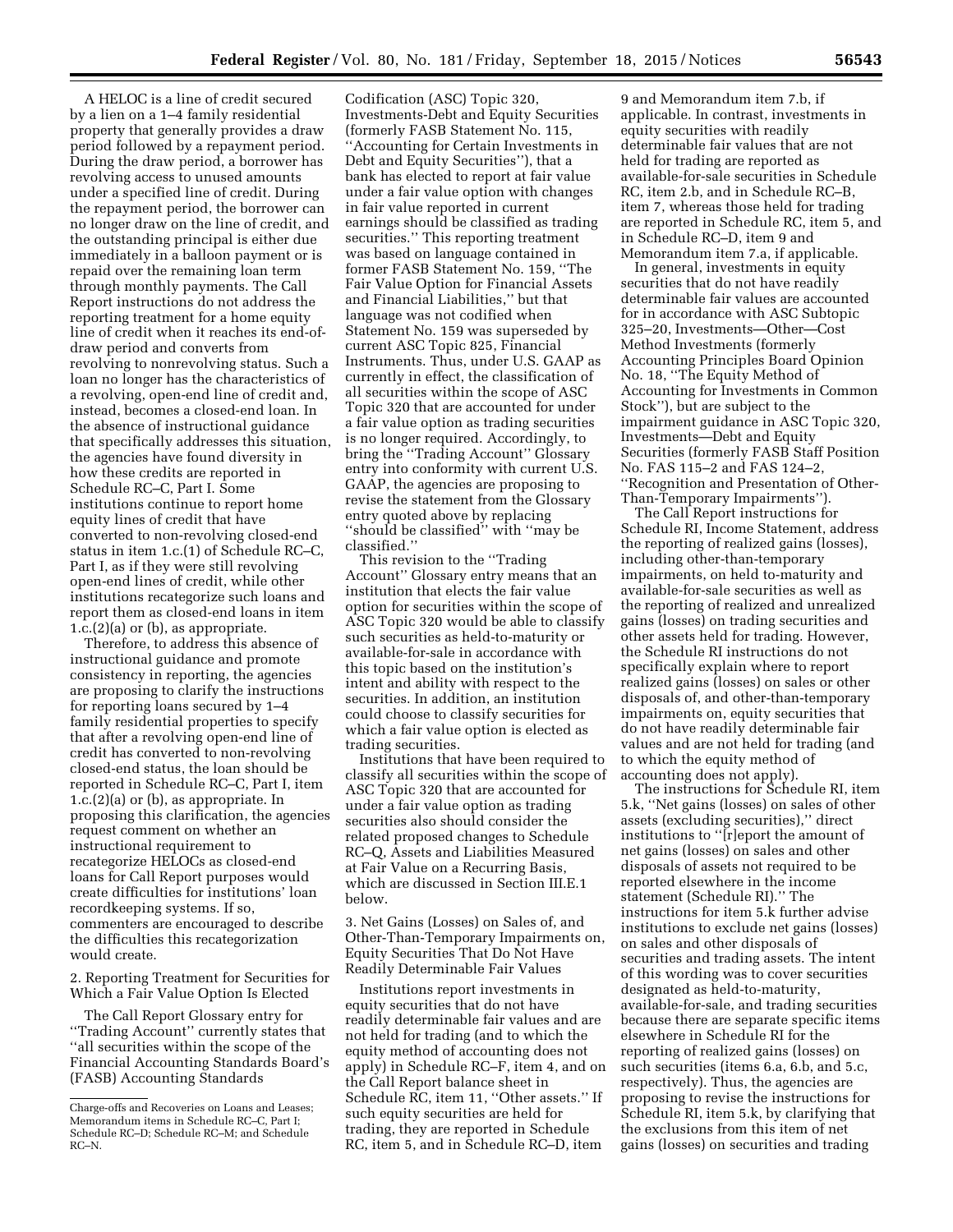assets apply to held-to-maturity, available-for-sale, and trading securities and other assets held for trading. At the same time, the agencies are proposing to add language to the instructions for Schedule RI, item 5.k, that explains that net gains (losses) on sales and other disposals of equity securities that do not have readily determinable fair values and are not held for trading (and to which the equity method of accounting does not apply), as well as other-thantemporary impairments on such securities, should be reported in item 5.k. The agencies also are proposing to remove the parenthetic ''(excluding securities)'' from the caption for item 5.k and add in its place a footnote to this item advising institutions to exclude net gains (losses) on sales of trading assets and held-to-maturity and available-for-sale securities.

# *D. New and Revised Data Items and Information of General Applicability*

1. Increase in the Time Deposit Size Threshold

Section 335 of the Dodd-Frank Wall Street Reform and Consumer Protection Act (Pub. L. 111–203) permanently increased the standard maximum deposit insurance amount (SMDIA) from \$100,000 to \$250,000 effective July 21, 2010. The SMDIA had been increased temporarily from \$100,000 to \$250,000 by Section 136 of the Emergency Economic Stabilization Act of 2008 (Pub. L. 110–343). In response to the increase in the limit of deposit insurance coverage, the reporting of the amount of ''Total time deposits of \$100,000 or more'' in Memorandum item 2.c of Schedule RC–E, Deposit Liabilities, was revised as of the March 31, 2010, report date. As of that date, institutions began to separately report their ''Total time deposits of \$100,000 through \$250,000'' (Memorandum item

2.c) and their ''Total time deposits of more than \$250,000'' (Memorandum item 2.d).

However, the reporting of the quarterly averages, interest expense, and maturity and repricing data for time deposits of \$100,000 or more in Schedules RC–K, RI, and RC–E, respectively, have not been updated to reflect the permanent \$250,000 deposit insurance limit. In this regard, in its comment letter to the agencies in response to their first request for comments under the Economic Growth and Regulatory Paperwork Reduction Act of 1996,<sup>8</sup> the American Bankers Association recommended revising the Schedule RC–E deposit reporting items to reflect the new FDIC insurance limit of \$250,000. Accordingly, the agencies are proposing to revise the time deposit size threshold that applies to the reporting of this information to bring it into alignment with the SMDIA. These proposed changes are illustrated in the following table:

| Call report<br>schedule                           | Current item                                                                                                             | Proposed revised item                                                                                                  |
|---------------------------------------------------|--------------------------------------------------------------------------------------------------------------------------|------------------------------------------------------------------------------------------------------------------------|
| Schedule RC-K, Quarterly<br>Averages.             | Item 11.b, "Time deposits of \$100,000 or more"                                                                          | Item 11.b, "Time deposits of \$250,000 or less".                                                                       |
|                                                   | Item 11.c, "Time deposits of less than \$100,000"                                                                        | Item 11.c, "Time deposits of more than \$250,000".                                                                     |
| Schedule RI, Income State-<br>ment <sup>9</sup> . | Item 2.a.(2)(b), Interest expense on "Time deposits of<br>\$100,000 or more".                                            | Item 2.a.(2)(b), Interest expense on "Time deposits of<br>\$250,000 or less".                                          |
|                                                   | Item 2.a.(2)(c), Interest expense on "Time deposits of<br>less than \$100,000".                                          | Item 2.a.(2)(c), Interest expense on "Time deposits of<br>more than \$250,000".                                        |
| Schedule RC-E, Deposit Li-<br>abilities.          | Memorandum item 3.a, "Time deposits of less than<br>\$100,000 with a remaining maturity or next repricing<br>date of".   | Memorandum item 3.a, "Time deposits of \$250,000 or<br>less with a remaining maturity or next repricing date<br>of".   |
|                                                   | Memorandum item 3.b, "Time deposits of less than<br>\$100,000 with a remaining maturity of one year or<br>less".         | Memorandum item 3.b, "Time deposits of \$250,000 or<br>less with a remaining maturity of one year or less".            |
|                                                   | Memorandum item 4.a, "Time deposits of \$100,000 or<br>more with a remaining maturity or next repricing date<br>of".     | Memorandum item 4.a, "Time deposits of more than<br>\$250,000 with a remaining maturity or next repricing<br>date of". |
|                                                   | Memorandum item 4.b, "Time deposits of \$100,000<br>through \$250,000 with a remaining maturity of one<br>year or less". | Memorandum item 4.b, "Time deposits of more than<br>\$250,000 with a remaining maturity of one year or<br>less".       |
|                                                   | Memorandum item 4.c, "Time deposits of more than<br>\$250,000 with a remaining maturity of one year or<br>less"          |                                                                                                                        |

The proposed changes to Schedules RC–K and RI would take effect March 31, 2016. The agencies are proposing to implement the changes to Schedule RC– E as of December 31, 2015, but comment is specifically requested on whether institutions' deposit recordkeeping systems will be able to support the proposed change in the reporting of maturity and repricing data in Memorandum items 3 and 4 as of that date.

2. Level of External Auditing Work Performed for the Reporting Institution During the Preceding Year

Each year in the March Call Report, each institution indicates in Schedule RC, Memorandum item 1, the most comprehensive level of auditing work performed by independent external auditors during the preceding calendar year for the institution or its parent holding company. In completing Memorandum item 1, each institution

selects from nine statements describing a range of levels of auditing work the one statement that best describes the level of auditing work performed for it. Certain statements from which an institution must choose do not reflect current auditing practices performed in accordance with applicable standards and procedures promulgated by the U.S. auditing standard setters, namely the Public Company Accounting Oversight Board (PCAOB) and the Auditing Standards Board (ASB) of the American

<sup>8</sup> 79 FR 32172, June 4, 2014.

<sup>9</sup>The item numbers shown for Schedule RI are from the FFIEC 041 report form for institutions with

domestic offices only. On the FFIEC 031 report form for institutions with domestic and foreign offices,

the item numbers are items 2.a.(1)(b)(2) and  $2.a.(1)(b)(3).$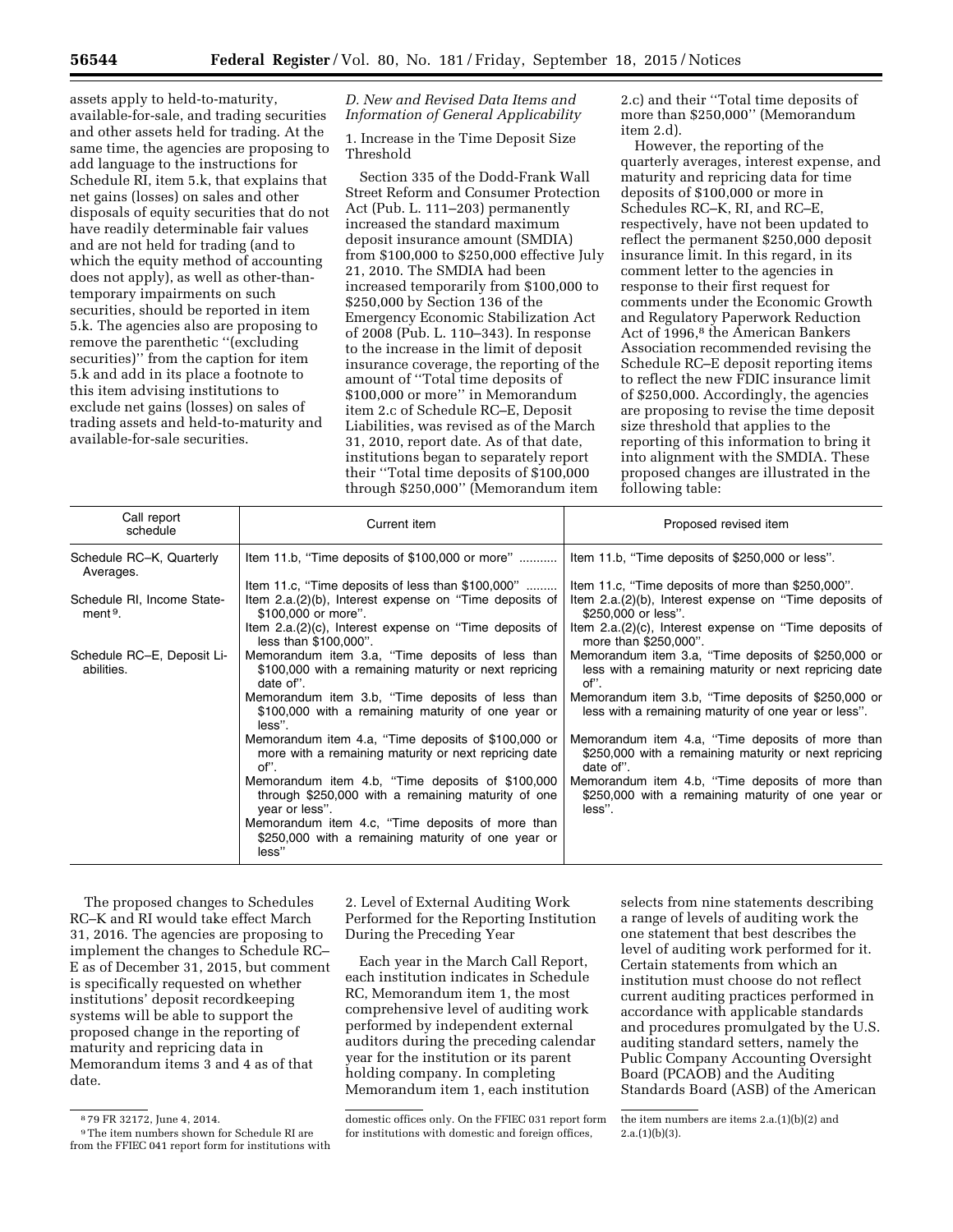Institute of Certified Public Accountants. The PCAOB establishes auditing and related professional practice standards to be used in the performance and reporting of audits of the financial statements of public companies. The ASB establishes auditing, attestation, and quality control standards applicable to the performance and issuance of audit and attestation reports for entities that are not public companies, *e.g.* private companies.

The PCAOB's Auditing Standard No. 5 (AS 5), An Audit of Internal Control Over Financial Reporting That Is Integrated with An Audit of Financial Statements, became effective for fiscal years ending on or after November 15, 2007, and provides guidance regarding the integration of audits of internal control over financial reporting with audits of financial statements. To further emphasize the integration of these two audits, the PCAOB revised AS 5 in December 2010 by adding a statement that ''the auditor cannot audit internal control over financial reporting without also auditing the financial statements.'' Those public companies not required to undergo an audit of internal control over financial reporting must have an audit of their financial statements.

The ASB has separately provided similar guidance in Attestation Section 501 (AT 501), An Examination of an Entity's Internal Control over Financial Reporting That Is Integrated with an Audit of Its Financial Statements, which became effective for integrated audits for periods ending on or after December 15, 2008. Consistent with the PCAOB, the ASB states in AT 501 that ''[t]he examination of internal control should be integrated with an audit of financial statements'' and ''[a]n auditor should not accept an engagement to review an entity's internal control or a written assertion thereon.'' Under the ASB's previous attestation standards, an entity could engage an external auditor to examine and attest to the effectiveness of its internal control over financial reporting without auditing the entity's financial statements. Thus, at present, unless a private company is required to or elects to have an integrated internal control examination and financial statement audit, the private company may be required to or can choose to have an external auditor perform an audit of its financial statements, but it may not engage an external auditor to perform a standalone internal control examination.

The existing wording of statements 1, 2, and 3 of Schedule RC, Memorandum item 1, reads as follows:

1 = Independent audit of the bank conducted in accordance with generally accepted auditing standards by a certified public accounting firm which submits a report on the bank.

2 = Independent audit of the bank's parent holding company conducted in accordance with generally accepted auditing standards by a certified public accounting firm which submits a report on the consolidated holding company (but not on the bank separately).

3 = Attestation on bank management's assertion on the effectiveness of the bank's internal control over financial reporting by a certified public accounting firm.

Because these three statements no longer fully and properly describe the types of external auditing services performed for institutions or their parent holding companies under current professional standards and to enhance the information institutions provide the agencies annually about the level of auditing external work performed for them, the agencies are proposing to replace existing statements 1 and 2 with new statements 1a, 1b, 2a, and 2b and to eliminate existing statement 3 effective March 31, 2016. The revised statements would read as follows:

1a = An integrated audit of the reporting institution's financial statements and internal control over financial reporting conducted in accordance with the standards of the American Institute of Certified Public Accountants (AICPA) or the Public Company Accounting Oversight Board (PCAOB) by an independent public accountant that submits a report on the institution.

1b = An audit of the reporting institution's financial statements conducted in accordance with auditing standards of the AICPA or the PCAOB by an independent public accountant that submits a report on the institution.

2a = An integrated audit of the reporting institution's parent holding company's consolidated financial statements and internal control over financial reporting conducted in accordance with the standards of the AICPA or the PCAOB by an independent public accountant that submits a report on the consolidated holding company (but not on the institution separately).10

 $2b = An$  audit of the reporting institution's parent holding company's consolidated financial statements conducted in accordance with the auditing standards of the AICPA or the PCAOB by an independent public accountant that submits a report on the consolidated holding company (but not on the institution separately).

# 3. Chief Executive Officer Contact Information

All reporting institutions have been requested to provide ''Emergency Contact Information'' as part of their Call Report submissions since September 2002. This information request was added to the Call Report so that the agencies could distribute critical, time-sensitive information to emergency contacts at institutions should such a need arise. The primary contact should be a senior official of the institution who has decision-making authority. The primary contact may or may not be the institution's Chief Executive Officer (CEO). Information for a secondary contact also should be provided if such a person is available at an institution. The emergency contact information is for the confidential use of the agencies and is not released to the public.

The agencies periodically need to communicate with the CEOs of reporting institutions via email, but they currently do not have a complete list of CEO email addresses that would enable an agency to communicate directly to institutions' CEOs. The CEO communications are initiated or approved by persons at the agencies' senior management levels and would involve topics including new initiatives, policy notifications, and assessment information. For example, the FDIC initiates distributions of deposit insurance assessment notifications addressed to the CEOs of insured depository institutions, which are posted to each institution's FDICconnect account. However, in the absence of an up-to-date database of CEO email addresses that can be used for sending assessment notifications, the FDIC currently sends an email to each institution's FDICconnect user or users and requests that they download the notification and any attachments, and provide them to their CEO.

To streamline the agencies' CEO communication process, the agencies are proposing to request CEO contact information, including email addresses, in the Call Report separately from, but in a manner similar to, the currently

<sup>10</sup>The instructions for statement 2a would indicate this statement also applies to a reporting institution with \$5 billion or more in total assets and a rating lower than 2 under the Uniform Financial Institutions Rating System that is required by Section 36(i)(1) of the Federal Deposit Insurance Act (12 U.S.C. 1831m(i)(1)) to have its internal control over financial reporting audited at the institution level, but undergoes a financial

statement audit at the consolidated holding company level.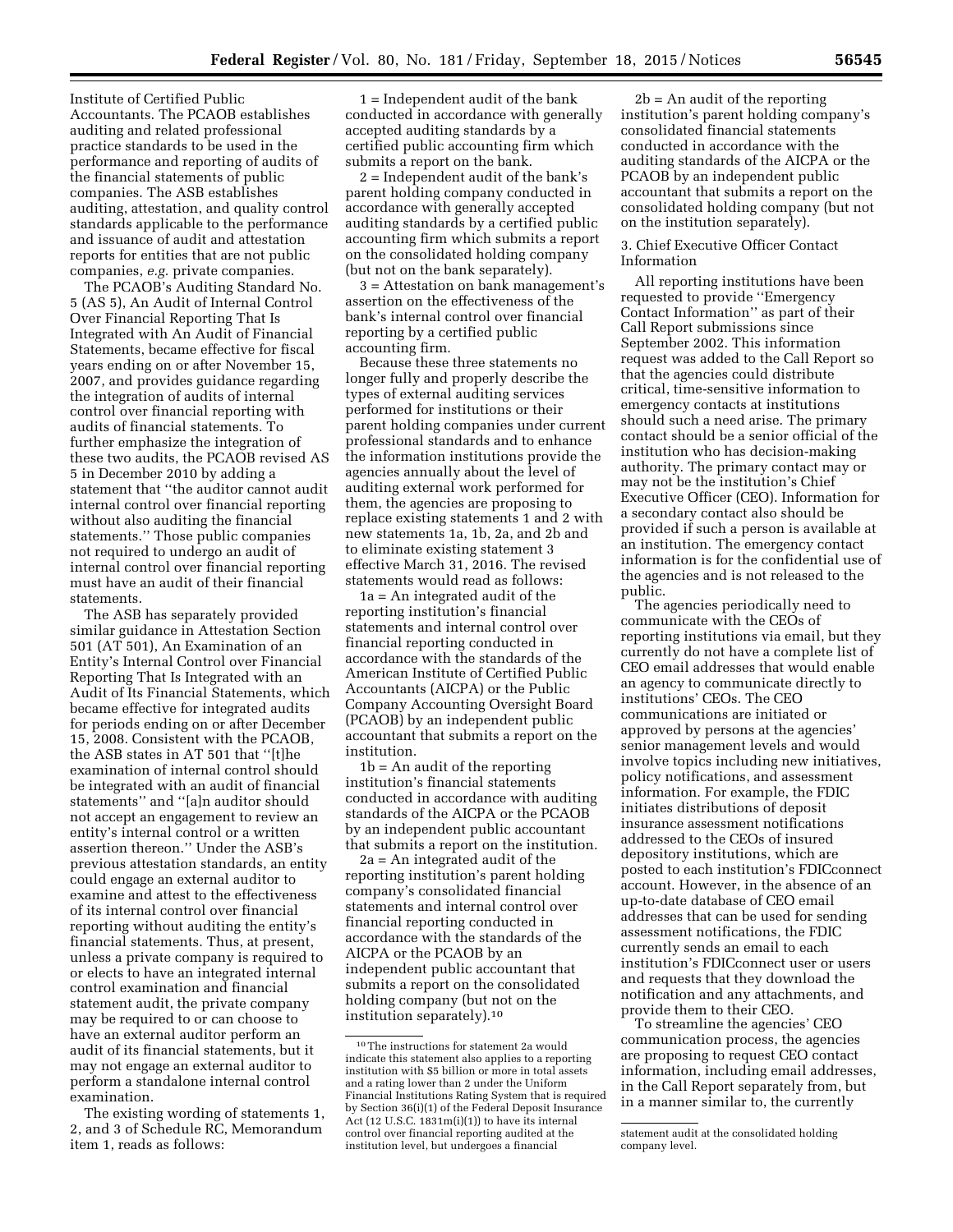requested ''Emergency Contact Information'' beginning as of December 31, 2015. As with the ''Emergency Contact Information,'' the proposed CEO contact information would be for the confidential use of the agencies and would not be released to the public. The agencies intend for CEO email addresses to be used judiciously and only for significant matters requiring CEO-level attention. Having a comprehensive database of CEO contact information, including email addresses, would allow the agencies to communicate important and time-sensitive information directly to CEOs.

### 4. Reporting the Legal Entity Identifier

The Legal Entity Identifier (LEI) is a 20-digit alpha-numeric code that uniquely identifies entities that engage in financial transactions. The recent financial crisis spurred the development of a Global LEI System (GLEIS). Internationally, regulators and market participants have recognized the importance of the LEI as a key improvement in financial data systems. The Group of Twenty (G–20) nations directed the Financial Stability Board (FSB) to lead the coordination of international regulatory work and deliver concrete recommendations on the GLEIS by mid-2012, which in turn were endorsed by the G–20 later that same year. In January 2013, the LEI Regulatory Oversight Committee (ROC), including participation by regulators from around the world, was established to oversee the GLEIS on an interim basis. With the establishment of the full Global LEI Foundation in 2014, the ROC continues to review and develop broad policy standards for LEIs. The OCC, the Board, and the FDIC are all members of the ROC.

The LEI system is designed to facilitate several financial stability objectives, including the provision of higher quality and more accurate financial data. In the United States, the Financial Stability Oversight Council (FSOC) has recommended that regulators and market participants continue to work together to improve the quality and comprehensiveness of financial data both nationally and globally. In this regard, the FSOC also has recommended that its member agencies promote the use of the LEI in reporting requirements and rulemakings, where appropriate.<sup>11</sup>

Effective beginning October 31, 2014, the Board started requiring holding

companies to provide their LEI on the cover pages of the FR Y–6, FR Y–7, and FR Y–10 reports 12 only if a holding company already has an LEI. Thus, if a reporting holding company does not have an LEI, it is not required to obtain one for purposes of these Board reports. Additionally, on July 2, 2015, the Board published in the **Federal Register** notice of final approval of a proposal to expand the collection of the LEI to all holding company subsidiary banking and nonbanking legal entities reportable on certain schedules of the FR Y–10 and in one section of the FR Y–6 and FR Y–7 if an LEI has already been issued for the reportable entity.13 With respect to the Call Report, the agencies are proposing to have institutions provide their LEI on the cover page of the report beginning December 31, 2015, only if an institution already has an LEI. As with the Board reports, an institution that does not have an LEI would not be required to obtain one for purposes of reporting it on the Call Report.

5. Additional Preprinted Captions for Itemizing and Describing Components of Certain Items That Exceed Reporting Thresholds

As mentioned above in Section III.B, institutions are required to itemize and describe each component of certain items in five Call Report schedules when the component exceeds both a specified percentage of the item and a specified dollar amount. To simplify and streamline the reporting of these components and thereby reduce reporting burden, preprinted captions have been provided for those components of each of these items that, based on the agencies' review of the components previously reported for these items, institutions most frequently itemize and describe. When a preprinted caption is provided for a particular component of an item, an institution is not required to report the amount of that component when the amount falls below the applicable reporting thresholds.

Based on the most recent review of the component descriptions manually entered by reporting institutions because preprinted captions were not available, the agencies plan to add one new preprinted caption to Schedule RI– E, item 1, ''Other noninterest income,'' two new preprinted captions to Schedule RI–E, item 2, ''Other noninterest expense,'' and three new preprinted captions to Schedule RC–F,

item 6, ''All other assets,'' effective December 31, 2015.14 The introduction of these new preprinted captions is intended to simplify institutions' compliance with the requirement to itemize and describe those components of these items that exceed the applicable reporting thresholds (which are being proposed to be revised in Section II.B). The new preprinted caption for ''Other noninterest income'' is ''Income and fees from wire transfers.'' The two new preprinted captions for ''Other noninterest expense'' are ''Other real estate owned expenses'' and ''Insurance expenses (not included in employee benefits, premises and fixed assets expenses, and other real estate owned expenses).'' The three new preprinted captions for ''All other assets'' are ''Computer software,'' ''Accounts receivable,'' and ''Receivables from foreclosed government-guaranteed mortgage loans.''

#### 6. Extraordinary Items

In January 2015, the FASB issued ASU No. 2015–01, ''Simplifying Income Statement Presentation by Eliminating the Concept of Extraordinary Items.'' This ASU eliminates the concept of extraordinary items from U.S. GAAP. At present, ASC Subtopic 225–20, Income Statement—Extraordinary and Unusual Items (formerly Accounting Principles Board Opinion No. 30, ''Reporting the Results of Operations''), requires an entity to separately classify, present, and disclose extraordinary events and transactions. An event or transaction is presumed to be an ordinary and usual activity of the reporting entity unless evidence clearly supports its classification as an extraordinary item. For Call Report purposes, if an event or transaction currently meets the criteria for extraordinary classification, an institution must segregate the extraordinary item from the results of its ordinary operations and report the extraordinary item in its income statement in Schedule RI, item 11, ''Extraordinary items and other adjustments, net of income taxes.''

ASU 2015–01 is effective for fiscal years, and interim periods within those fiscal years, beginning after December 15, 2015. Thus, for example, institutions with a calendar year fiscal year must begin to apply the ASU in their Call

<sup>11</sup>Financial Stability Oversight Council 2015 Annual Report, page 14 at (*[http://](http://www.treasury.gov/initiatives/fsoc/studies-reports/Documents/2015%20FSOC%20Annual%20Report.pdf) [www.treasury.gov/initiatives/fsoc/studies-reports/](http://www.treasury.gov/initiatives/fsoc/studies-reports/Documents/2015%20FSOC%20Annual%20Report.pdf)*

*[Documents/](http://www.treasury.gov/initiatives/fsoc/studies-reports/Documents/2015%20FSOC%20Annual%20Report.pdf) [2015%20FSOC%20Annual%20Report.pdf](http://www.treasury.gov/initiatives/fsoc/studies-reports/Documents/2015%20FSOC%20Annual%20Report.pdf)*).

<sup>12</sup>FR Y–6, Annual Report of Holding Companies; FR Y–7, Annual Report of Foreign Banking Organizations; and FR Y–10, Report of Changes in Organizational Structure (OMB No. 7100–0297). 13 80 FR 38202.

<sup>14</sup>The addition of one of the new preprinted captions to Schedule RC–F, item 6, is based on the expected usage of a component resulting from the FASB's issuance of Accounting Standards Update (ASU) No. 2014–14, ''Classification of Certain Government-Guaranteed Mortgage Loans upon Foreclosure,'' that is in effect for certain institutions and will become effective for other institutions later in 2015 or in 2016 depending, in part, of their fiscal years.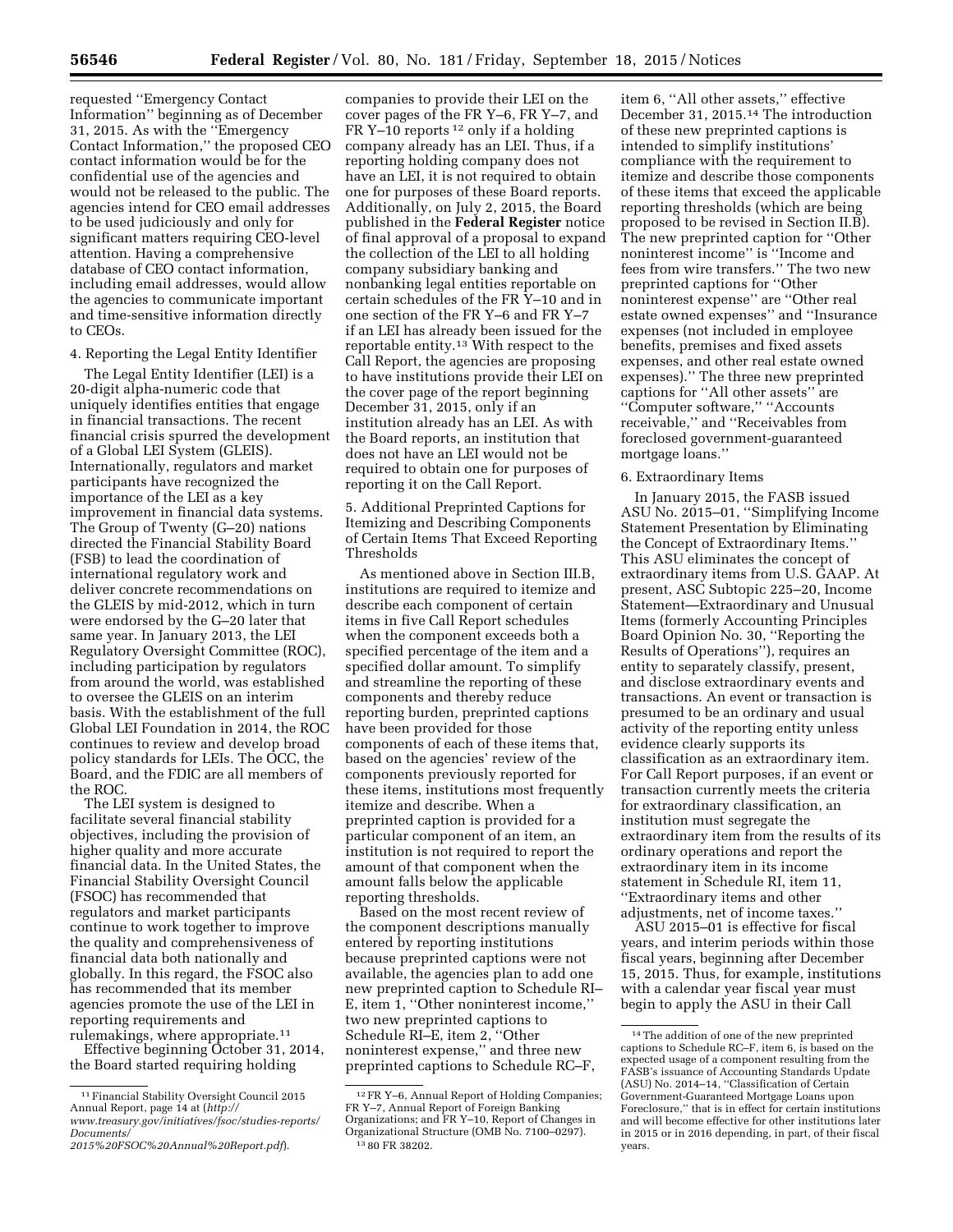Reports for March 31, 2016.15 After an institution adopts ASU 2015–01, any event or transaction that would have met the criteria for extraordinary classification before the adoption of the ASU should be reported in Schedule RI, item 5.l, ''Other noninterest income,'' or item 7.d, ''Other noninterest expense,'' as appropriate, unless the event or transaction would otherwise be reportable in another item of Schedule RI.

Consistent with the elimination of the concept of extraordinary items in ASU 2015–01, the agencies plan to revise the instructions for Schedule RI, item 11, and remove the term ''extraordinary items'' from and revise the captions for Schedule RI, item 8, ''Income (loss) before income taxes and extraordinary items and other adjustments,'' item 10, ''Income (loss) before extraordinary items and other adjustments,'' and item 11, effective March 31, 2016. After the concept of extraordinary items has been eliminated and such items would no longer be reportable in Schedule RI, item 11, only the results of discontinued operations would be reportable in item 11.16 Accordingly, effective March 31, 2016, the revised captions for Schedule RI, items 8, 10, and 11, would become ''Income (loss) before income taxes and discontinued operations,'' ''Income (loss) before discontinued operations,'' and ''Discontinued operations, net of applicable income taxes,'' respectively. Similarly, the caption for Schedule RI– E, item 3, would be changed from ''Extraordinary items and other adjustments and applicable income tax effect'' to ''Discontinued operations and applicable income tax effect.'' 17

## *E. New and Revised Data Items of Limited Applicability*

1. Changes to Schedule RC–Q, Assets and Liabilities Measured at Fair Value on a Recurring Basis

Schedule RC–Q is completed by institutions that had:

• Total assets of \$500 million or more as of the beginning of their fiscal year; or

• Total assets of less than \$500 million as of the beginning of their fiscal year and either:

 $\circ$  Have elected to report financial instruments or servicing assets and liabilities at fair value under a fair value option with changes in fair value recognized in earnings, or

 $\circ$  Are required to complete Schedule RC–D, Trading Assets and Liabilities.

Institutions required to complete Schedule RC–Q are currently required to treat securities they have elected to report at fair value under a fair value option as part of their trading securities. As a consequence, institutions must include fair value information for their fair value option securities, if any, in Schedule RC–Q two times: First, as part of the fair value information they report for their ''Other trading assets'' in item 5.b of the schedule, and then on a standalone basis in item 5.b.(1), ''Nontrading securities at fair value with changes in fair value reported in current earnings.'' This reporting treatment flows from the existing provision of the Glossary entry for ''Trading Account'' that, as discussed above, requires an institution that has elected to report securities at fair value under a fair value option to classify the securities as trading securities. However, as further discussed above, the agencies are proposing to remove this requirement because it is not consistent with current U.S. GAAP. As a result, an institution's fair value option securities can be classified as held-to-maturity, availablefor-sale, or trading securities in accordance with the guidance in Topic 320, Investments-Debt and Equity Securities.

In its current form, Schedule RC–Q contains an item for available-for-sale securities along with the items identified above for ''Other trading assets,'' which includes securities designated as trading securities, and ''Nontrading securities at fair value with changes in fair value reported in current earnings.'' However, Schedule RC–Q does not include an item for held-tomaturity securities because, given the existing instructional requirements for fair value option securities, the held-tomaturity category includes only securities reported at amortized cost. By removing the requirement to report all fair value option securities within the scope of ASC Topic 320 as trading securities, as proposed earlier in this notice, the agencies are further proposing to replace item 5.b.(1) of Schedule RC–Q for nontrading securities accounted for under a fair value option with a new item for any ''Held-to-maturity securities'' to which a fair value option is applied. In this regard, existing item 1 for ''Availablefor-sale securities'' would be renumbered as item 1.b and fair value

information for any fair value option securities designated as ''Held-tomaturity securities'' would be reported in a new item 1.a of Schedule RC–Q. These changes to Schedule RC–Q would take effect December 31, 2015.

In addition, at present, institutions that have elected to measure loans (not held for trading) at fair value under a fair value option are required to report the fair value and unpaid principal balance of such loans in Memorandum items 10 and 11 of Schedule RC–C, Part I, Loans and Leases. Because Schedule RC–C, Part I, must be completed by all institutions, Memorandum items 10 and 11 also must be completed by all institutions although only a nominal number of institutions with less than \$500 million in assets have disclosed reportable amounts for any of the categories of fair value option loans reported in the subitems of these two Memorandum items. Accordingly, the agencies are proposing to move Memorandum items 10 and 11 on the fair value and unpaid principal balance of fair value option loans from Schedule RC–C, Part I, to Schedule RC–Q effective December 31, 2015, and to designate them as Memorandum items 3 and 4. With only a limited number of institutions with less than \$500 million in assets meeting the criteria for completing Schedule RC–Q, moving Memorandum items 10 and 11 from Schedule RC–C, Part I, to Schedule RC– Q should simplify Schedule RC–C, Part I, and thereby mitigate some of the reporting burden associated with Schedule RC–C, Part I.

2. Revisions to the Reporting of the Impact on Trading Revenues of Changes in Credit and Debit Valuation Adjustments by Institutions With Total Assets of \$100 Billion or More

Institutions that reported average trading assets of \$2 million or more for any quarter of the preceding calendar year must report a breakdown of their trading revenue (as reported in Schedule RI, item 5.c) by underlying risk exposure in Schedule RI, Memorandum items 8.a though 8.e. The five types of risk exposure are interest rate, foreign exchange, equity security and index, credit, and commodity and other. Institutions required to provide this five-way breakdown of their trading revenue that have \$100 billion or more in total assets must also report the ''Impact on trading revenue of changes in the creditworthiness of the bank's derivative counterparties on the bank's derivative assets'' and the ''Impact on trading revenue of changes in the creditworthiness of the bank on the bank's derivative liabilities'' in

<sup>15</sup>Early adoption of ASU 2015–01 is permitted provided that the guidance is applied from the beginning of the fiscal year of adoption.

<sup>16</sup>The outdated reference to the reporting of the cumulative effect of certain changes in accounting principles in the instructions for item 11, which is inconsistent with the guidance in the Call Report Glossary entry for ''Accounting Changes,'' would be deleted from the instructions.

<sup>17</sup> Items 3.c.(1) and (2) also would be removed from Schedule RI–E.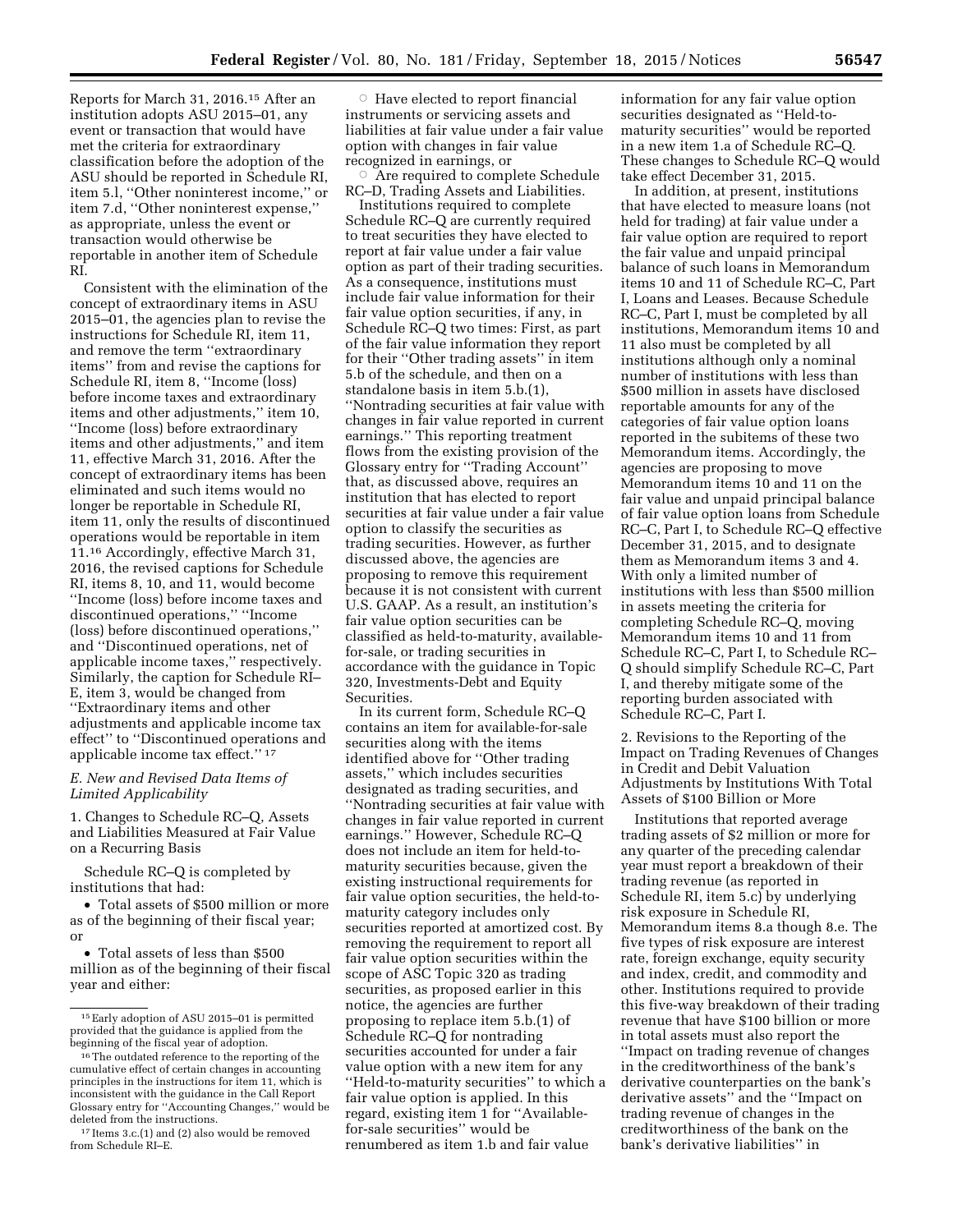Schedule RI, Memorandum items 8.f and 8.g, respectively. Memorandum items 8.f and 8.g were intended to capture the amounts included in trading revenue that resulted from calendar year-to-date changes in the reporting institution's credit valuation adjustments (CVA) and debit valuation adjustments (DVA).

The agencies have found inconsistent reporting of CVAs and DVAs by the institutions completing Memorandum items 8.f and 8.g of Schedule RI, which affects the analysis of reported trading revenues. Some institutions report CVAs and DVAs in these two items on a gross basis while other institutions report these adjustments on a net (of hedging) basis. Furthermore, at present, institutions may report a net CVA and DVA of hedges under only one of the five types of underlying risk exposures (*e.g.,* the overall net CVA and DVA amount is reported entirely with trading revenue from credit exposures) when the net CVA and net DVA should be properly allocated to each of the five different underlying types of risk exposures.

Consistent reporting of the impact on trading revenue from year-to-date changes in CVAs and DVAs is necessary to ensure the accuracy of the data available to examiners for planning and conducting safety and soundness examinations of institutions' trading activities and to the agencies for their analyses of derivatives and trading activities, and changes therein, at the industry and institution level. Furthermore, proper allocations of CVAs and DVAs (net of hedging) to the appropriate type of underlying risk exposure are necessary to avoid overstating the trading revenue from some types of underlying risk exposure and understating the trading revenue from other types, which may result in examiners and agency analysts reaching improper conclusions about the effectiveness of institutions' trading activities and their management of CVA and DVA risks.

To enhance the quality of the trading revenue information reported by the largest institutions in the U.S., promote consistency across institutions in the reporting of CVAs and DVAs, enable examiners to make more informed judgments about institutions' effectiveness in managing CVA and DVA risks, and provide a more complete picture of reported trading revenue, the agencies are proposing to replace existing Memorandum items 8.f and 8.g of Schedule RI with a tabular set of data items effective March 31, 2016. In this proposed table, those institutions that meet the criteria for completing these

two Memorandum items (*i.e.,*  institutions that reported average trading assets of \$2 million or more for any quarter of the preceding calendar year and have \$100 billion or more in total assets) would separately present their gross CVAs and DVAs (Memorandum items 8.f.(1) and 8.g.(1)) and any related CVA and DVA hedging results (Memorandum items 8.f.(2) and 8.g.(2)) by type of underlying risk exposure. The institutions also would report its gross trading revenue (Memorandum item 8.h) by type of underlying risk exposure before including positive or negative net CVAs and net DVAs (columns A through E). The sum of the amounts reported in Memorandum item 8.h, ''Gross trading revenue,'' plus the net CVA of hedges (the sum of columns A through E of Memorandum item 8.f.(1) minus the sum of columns A through E of Memorandum item 8.f.(2)), and plus the net DVA of hedges (the sum of the columns A through E of Memorandum item 8.g.(1) minus the sum of columns A through E of Memorandum item 8.g.(2)) must equal Schedule RI, item 5.c, ''Trading revenue.'' For purposes of this proposed tabular set of data items, the agencies are further proposing to require CVA and DVA amounts, as well as their hedges, to be allocated to the type of underlying risk exposure (*e.g.,*  interest rates, foreign exchange, and equity) that gives rise to the CVA and the DVA.

In proposing that the institutions with assets of \$100 billion or more report expanded information on the impact on trading revenues of changes in CVAs and DVAs, related hedging results, and gross trading revenues, the agencies request comment on the availability of these data by type of underlying risk exposure at those institutions that would be subject to this reporting requirement.

3. Dually Payable Deposits in Foreign Branches of U.S. Banks

Under the Federal Deposit Insurance Act (FDI Act), deposit obligations carried on the books and records of foreign branches of U.S. banks are not considered deposits, unless the funds are payable both in the foreign branch and at an office of the bank in the United States (that is, they are dually payable). In September 2013, the FDIC issued a final rule amending its deposit insurance regulations to clarify that deposits carried on the books and records of a foreign branch of a U.S. bank are not insured deposits even if they are made payable both at that branch and at an office of the bank in

any state of the United States.18 In addition, the final rule provides an exception for Overseas Military Banking Facilities operated under Department of Defense regulations.

The final rule does not affect the ability of a U.S. bank to make a foreign deposit dually payable. Should a bank do so, its foreign branch deposits would be treated as deposit liabilities under the FDI Act's depositor preference regime in the same way as, and on an equal footing with, domestic uninsured deposits. In general, ''depositor preference'' refers to a resolution distribution regime in which the claims of depositors have priority over (that is, are satisfied before) the claims of general unsecured creditors. Thus, if deposits held in foreign branches of U.S. banks located outside the United States are made dually payable, that is, made payable at both the foreign office and a branch of the bank located in the United States, the holders of such deposits would receive depositor preference in the event of the U.S. bank's failure.

To enable the FDIC to monitor the volume and trend of dually payable deposits in the foreign branches of U.S. banks, the agencies are proposing to add a new Memorandum item 2 to Schedule RC–E, Part II, on the FFIEC 031 Call Report effective December 31, 2015. The FFIEC 031 is applicable only to banks with foreign offices. The proposed new information on the amount of dually payable deposits at foreign branches of U.S. banks would enable the FDIC to determine, as required by statute, the least costly method of resolving a particular bank if it fails and the potential loss to the Deposit Insurance Fund. This requires the FDIC to plan for the distribution of the proceeds from the liquidation of the failed bank's assets, including consideration not only of insured deposits, but also other deposit liabilities for purposes of depositor preference, such as domestic uninsured deposits and dually payable deposits in foreign branches of the particular U.S. bank, which take priority over general unsecured liabilities.

4. Revisions To Implement the Supplementary Leverage Ratio for Advanced Approaches Institutions

Schedule RC–R, Part I, item 45, applies to the reporting of the supplementary leverage ratio (SLR) by advanced approaches institutions.19 In

<sup>18</sup>See 78 FR 56583 (September 13, 2013).

<sup>19</sup> In general, an advanced approaches institution (i) has consolidated total assets (excluding assets held by an insurance underwriting subsidiary) on its most recent year-end regulatory report equal to \$250 billion or more; (ii) has consolidated total onbalance sheet foreign exposure on its most recent